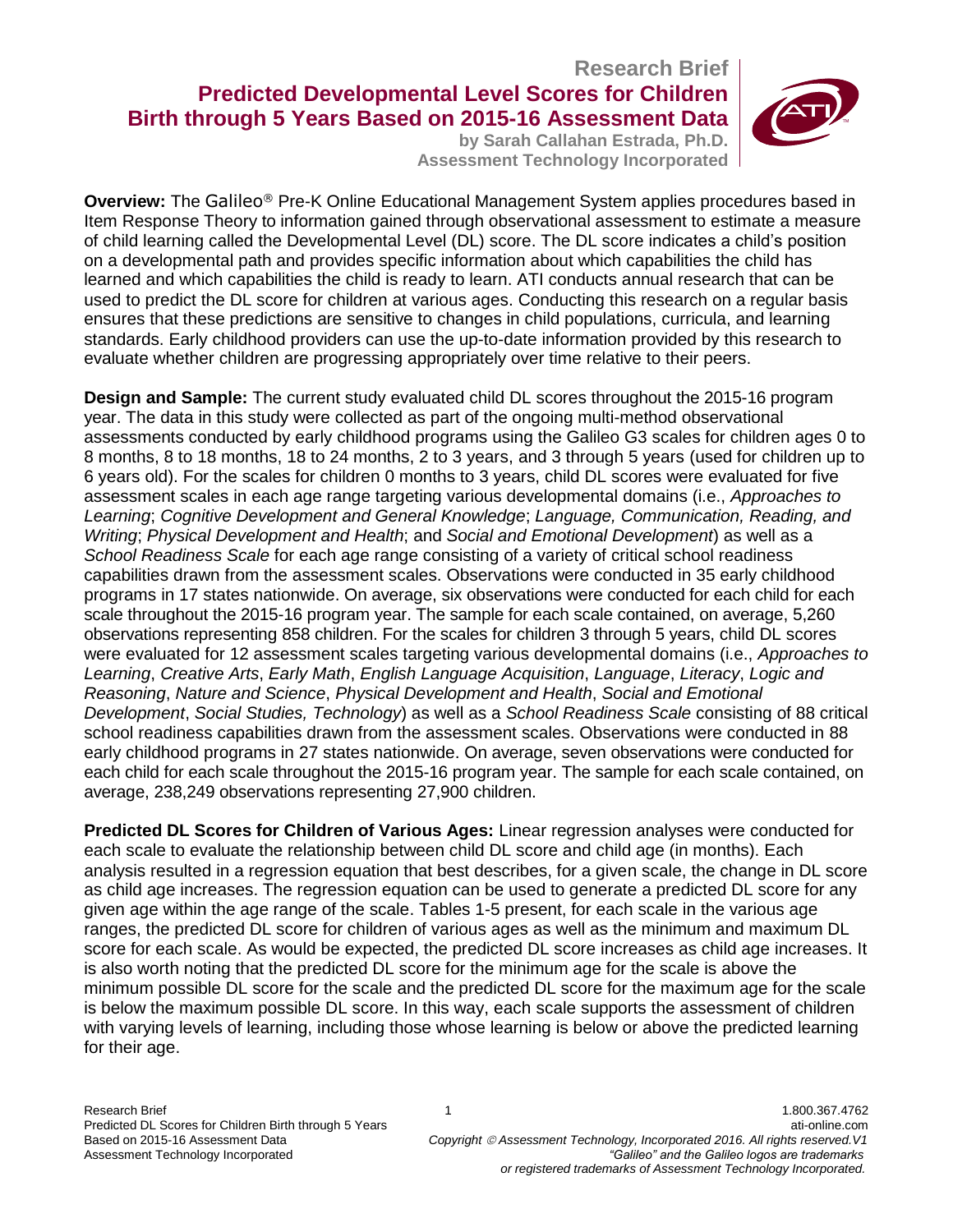### *TABLE 1*

*Predicted DL scores for children of various ages for Galileo® G3 assessment scales for 0-8 months*

| <b>Predicted DL Scores: Galileo G3 Scales for 0-8 Months</b>           |                                                      |                           |                 |          |                                    |  |
|------------------------------------------------------------------------|------------------------------------------------------|---------------------------|-----------------|----------|------------------------------------|--|
| <b>Developmental</b><br><b>Domain</b>                                  | <b>Minimum</b><br><b>Possible DL</b><br><b>Score</b> | <b>Predicted DL Score</b> | <b>Maximum</b>  |          |                                    |  |
|                                                                        |                                                      | 0 Months                  | <b>4 Months</b> | 8 Months | <b>Possible DL</b><br><b>Score</b> |  |
| <b>Approaches to</b><br>Learning                                       | 182                                                  | 215                       | 254             | 293      | 390                                |  |
| <b>Cognitive</b><br><b>Development and</b><br><b>General Knowledge</b> | 186                                                  | 226                       | 258             | 291      | 417                                |  |
| Language,<br>Communication,<br><b>Reading, &amp; Writing</b>           | 181                                                  | 224                       | 258             | 292      | 408                                |  |
| <b>Physical Development</b><br>and Health                              | 197                                                  | 251                       | 284             | 318      | 413                                |  |
| <b>Social and Emotional</b><br><b>Development</b>                      | 181                                                  | 236                       | 264             | 292      | 421                                |  |
| <b>Galileo School</b><br><b>Readiness</b>                              | 218                                                  | 248                       | 281             | 315      | 433                                |  |

## *TABLE 2*

*Predicted DL scores for children of various ages for Galileo G3 assessment scales for 8-18 months*

| <b>Predicted DL Scores: Galileo G3 Scales for 8-18 Months</b>   |                                                      |                           |                  |                  |                                    |  |
|-----------------------------------------------------------------|------------------------------------------------------|---------------------------|------------------|------------------|------------------------------------|--|
| <b>Developmental</b><br><b>Domain</b>                           | <b>Minimum</b><br><b>Possible DL</b><br><b>Score</b> | <b>Predicted DL Score</b> | <b>Maximum</b>   |                  |                                    |  |
|                                                                 |                                                      | <b>8 Months</b>           | <b>13 Months</b> | <b>18 Months</b> | <b>Possible DL</b><br><b>Score</b> |  |
| <b>Approaches to</b><br>Learning                                | 232                                                  | 290                       | 321              | 352              | 437                                |  |
| <b>Cognitive</b><br>Development and<br><b>General Knowledge</b> | 198                                                  | 282                       | 308              | 335              | 476                                |  |
| Language,<br>Communication,<br><b>Reading &amp; Writing</b>     | 211                                                  | 275                       | 308              | 341              | 454                                |  |
| <b>Physical Development</b><br>and Health                       | 225                                                  | 297                       | 324              | 351              | 439                                |  |
| <b>Social and Emotional</b><br><b>Development</b>               | 211                                                  | 299                       | 320              | 340              | 476                                |  |
| <b>Galileo School</b><br><b>Readiness</b>                       | 268                                                  | 322                       | 346              | 369              | 455                                |  |

Research Brief 2 1.800.367.4762 Predicted DL Scores for Children Birth through 5 Years<br>Based on 2015-16 Assessment Data Copyright © Assessment Technology, Incorporated 2016. All rights reserved. V1

Based on 2015-16 Assessment Data **Copyright © Assessment Technology, Incorporated 2016. All rights reserved.V1**<br>Assessment Technology Incorporated **Assessment Technology** incorporated "Galileo" and the Galileo logos are tr Assessment Technology Incorporated *"Galileo" and the Galileo logos are trademarks or registered trademarks of Assessment Technology Incorporated.*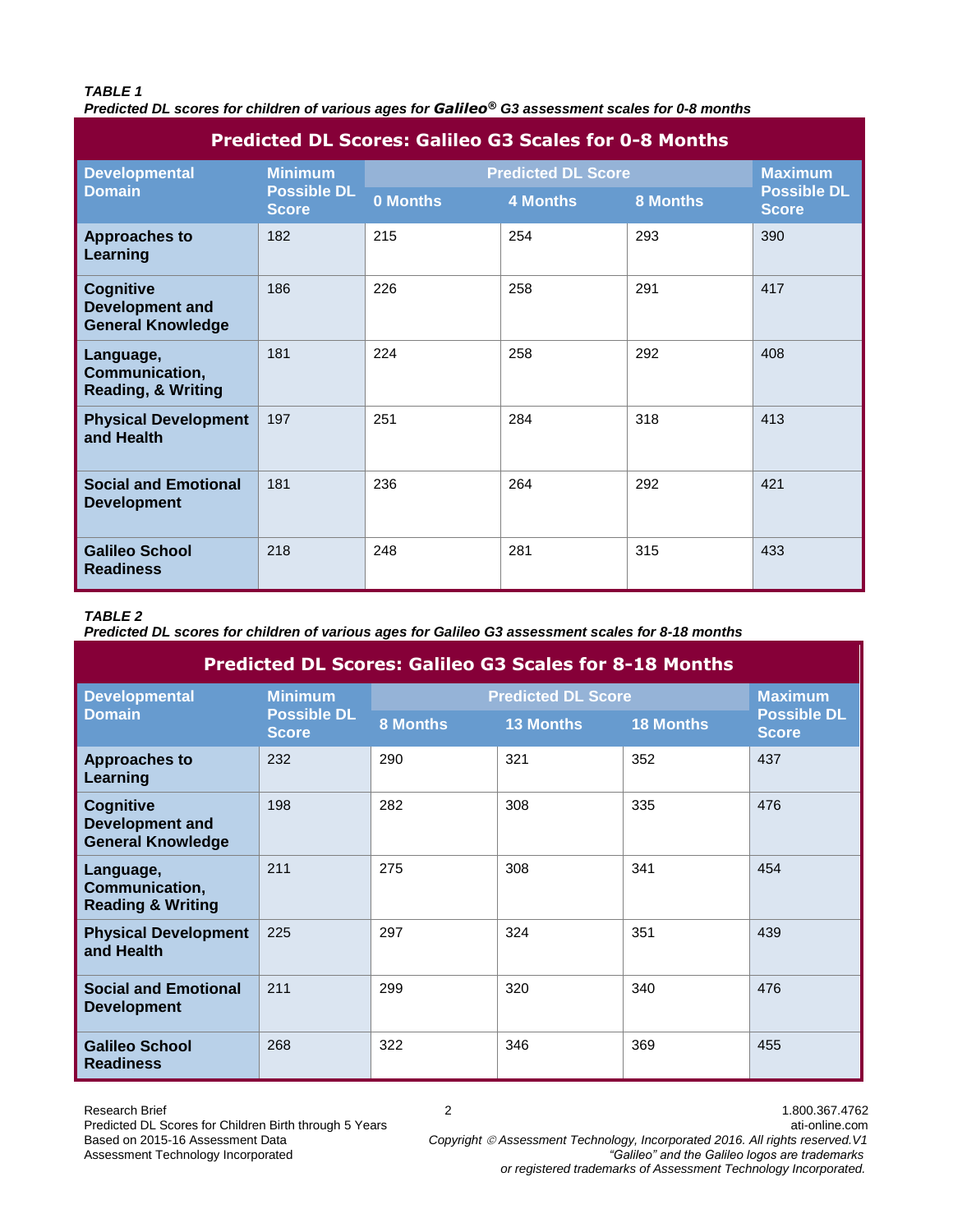### *TABLE 3*

*Predicted DL scores for children of various ages for Galileo®G3 assessment scales for 18-24 months*

| <b>Predicted DL Scores: Galileo G3 Scales for 18-24 Months</b>         |                                                      |                           |                |           |                                    |  |
|------------------------------------------------------------------------|------------------------------------------------------|---------------------------|----------------|-----------|------------------------------------|--|
| <b>Developmental</b><br><b>Domain</b>                                  | <b>Minimum</b><br><b>Possible DL</b><br><b>Score</b> | <b>Predicted DL Score</b> | <b>Maximum</b> |           |                                    |  |
|                                                                        |                                                      | <b>18 Months</b>          | 21 Months      | 24 Months | <b>Possible DL</b><br><b>Score</b> |  |
| <b>Approaches to</b><br>Learning                                       | 306                                                  | 381                       | 402            | 423       | 520                                |  |
| <b>Cognitive</b><br><b>Development and</b><br><b>General Knowledge</b> | 301                                                  | 382                       | 403            | 424       | 561                                |  |
| Language,<br>Communication,<br><b>Reading and Writing</b>              | 289                                                  | 364                       | 384            | 404       | 567                                |  |
| <b>Physical Development</b><br>and Health                              | 258                                                  | 349                       | 364            | 379       | 516                                |  |
| <b>Social and Emotional</b><br><b>Development</b>                      | 266                                                  | 354                       | 371            | 388       | 532                                |  |
| <b>Galileo School</b><br><b>Readiness</b>                              | 302                                                  | 371                       | 386            | 402       | 528                                |  |

## *TABLE 4*

*Predicted DL scores for children of various ages for Galileo G3 assessment scales for 2-3 years*

| <b>Predicted DL Scores: Galileo G3 Scales for 2-3 Years</b>            |                                                      |                           |                  |                  |                                    |  |
|------------------------------------------------------------------------|------------------------------------------------------|---------------------------|------------------|------------------|------------------------------------|--|
| <b>Developmental</b><br><b>Domain</b>                                  | <b>Minimum</b><br><b>Possible DL</b><br><b>Score</b> | <b>Predicted DL Score</b> | <b>Maximum</b>   |                  |                                    |  |
|                                                                        |                                                      | 24 Months                 | <b>30 Months</b> | <b>36 Months</b> | <b>Possible DL</b><br><b>Score</b> |  |
| <b>Approaches to</b><br>Learning                                       | 339                                                  | 418                       | 450              | 481              | 558                                |  |
| <b>Cognitive</b><br><b>Development and</b><br><b>General Knowledge</b> | 331                                                  | 419                       | 440              | 461              | 590                                |  |
| Language,<br>Communication,<br><b>Reading and Writing</b>              | 338                                                  | 421                       | 443              | 466              | 591                                |  |
| <b>Physical Development</b><br>and Health                              | 303                                                  | 394                       | 425              | 455              | 562                                |  |
| <b>Social and Emotional</b><br><b>Development</b>                      | 327                                                  | 418                       | 436              | 455              | 580                                |  |
| <b>Galileo School</b><br><b>Readiness</b>                              | 354                                                  | 423                       | 448              | 473              | 581                                |  |